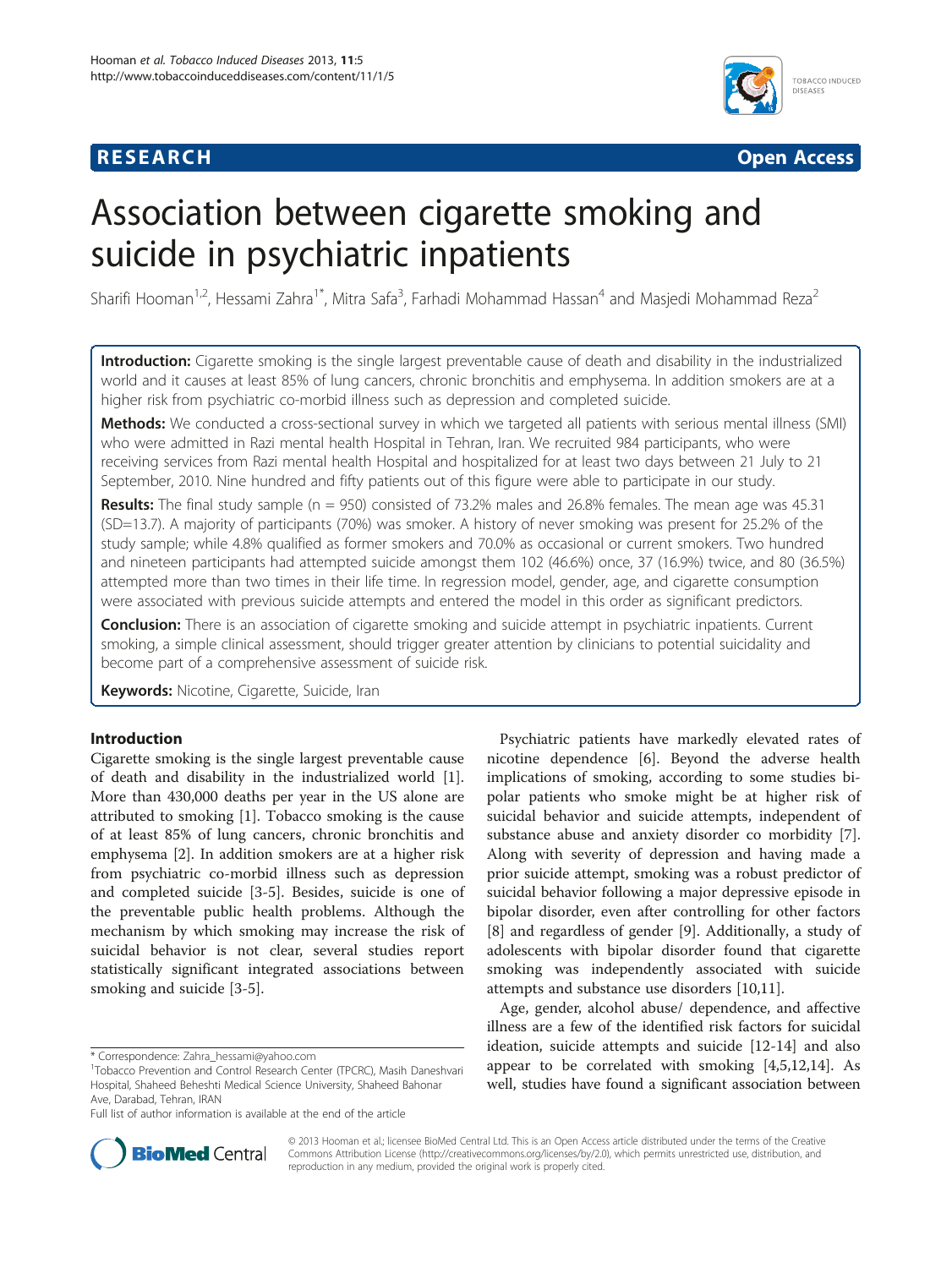depressive disorders, anxiety symptoms, and alcohol abuse/dependence with smoking [[5,](#page-4-0)[12,14](#page-5-0)].

Considering that mentioned studies found associations between a few psychiatric problems and suicide, we are to control hospitalized patients for potential confounders, that is, features shared by smokers and by persons who commit suicide, such as income, race, and history of serious physical illness and alcohol abuse.

It would be important to assess whether there is a relationship between suicidal attempts and smoking and if there is any this may add to the body of data that speaks to uncountable benefits of quitting smoking as well as identify a window of opportunity for suicide prevention. The current study examines the relationship between smoking history and the incidence of suicide attempts. We hypothesize that current and former smokers will be more likely to report suicide attempts compared to never smokers.

# Method

We conducted a cross-sectional survey in which we targeted all patients with serious mental illness (SMI) who were admitted in Razi mental health Hospital in Tehran, Iran. The vast majority of patients with a diagnosis of SMI, in this city, are admitted in this referral hospital. Services include medication management, individual and group therapy, rehabilitation, and education. Many clients receive additional support in the form of rehabilitation programming or housing from Rehabilitation and Well-fare Organization.

# Sample

We sought to obtain a representative sample of people with SMI receiving community mental health services. We recruited 984 participants, who were receiving services from Razi mental health Hospital at least two days between 21 July to 21 September, 2010. These participants were either new administered or patients who had been hospitalized since previous days or weeks. Nine hundred and fifty patients out of this figure were able to participate in our study. All study participants were hospitalized in this hospital, their insight level was more than one, and were able to communicate and be understood in Persian.

#### Procedures

Razi mental health Hospital has about 10 sectors. The research staff visited each sector of this hospital, provided information about the study, answered questions, and negotiated strategies to access participants. A research assistant recruited participants at the mental health team offices during regular operating hours. The research staff explained the study in detail, obtained written, fully informed consent, and administered the questionnaire [\[15\]](#page-5-0).

Ethical approval was obtained from the Behavioral Research Ethics Board of Tobacco Prevention and Control Research Center of Shaheed Beheshti University of Medical Science. Approval to conduct the research was obtained from the University of Welfare and Rehabilitation Sciences.

#### Measures

The questionnaire, which included several scales and items, requiring 20–45 minutes to complete, was administered by the research staff including three main fields,

## **Demographics**

The demographic items included: age, gender, marital status, current living situation, housing type, financial support, and social assistance/welfare.

## Suicide attempts

All participants were asked about previous suicide attempts with the following details: times, methods, and the time of committing suicide. The main question was "In your entire lifetime did you ever attempt suicide?" Responses were coded as yes or no.

#### Insight

According to Comprehensive Textbook of Psychiatry (2000) a system adopted by Kaplan and Sadock was used to evaluate patients' insight level.

#### Tobacco use patterns

Smoking status was determined by asking the participants if they had "ever" smoked, whether they had smoked more than 100 cigarettes in their lifetime, when they smoked their last cigarette, and if they smoked every day [\[16\]](#page-5-0). The participants were classified as non-smokers (had never smoked or smoked less than 100 cigarettes), ex-smokers (had smoked more than 100 cigarettes, but had not smoked in the past 30 days), or current smokers (had smoked more than 100 cigarettes and had smoked in the past 30 days).

Nicotine dependence was measured with the Fagerström Test for Nicotine Dependence (FTND) [\[17\]](#page-5-0). This test is appropriate for the assessment of nicotine dependence in smokers with schizophrenia [[18](#page-5-0)]. The coding algorithm yields a total score of 0-6(simplified FTND). Scores above 3 are indicative of a high level of dependence.

#### Psychiatric diagnosis

All diagnoses in the summary for hospitalizations are made and finalized by a board-certified attending psychiatrist. For all of the participants we were permitted to access their medical records. Diagnosis was based on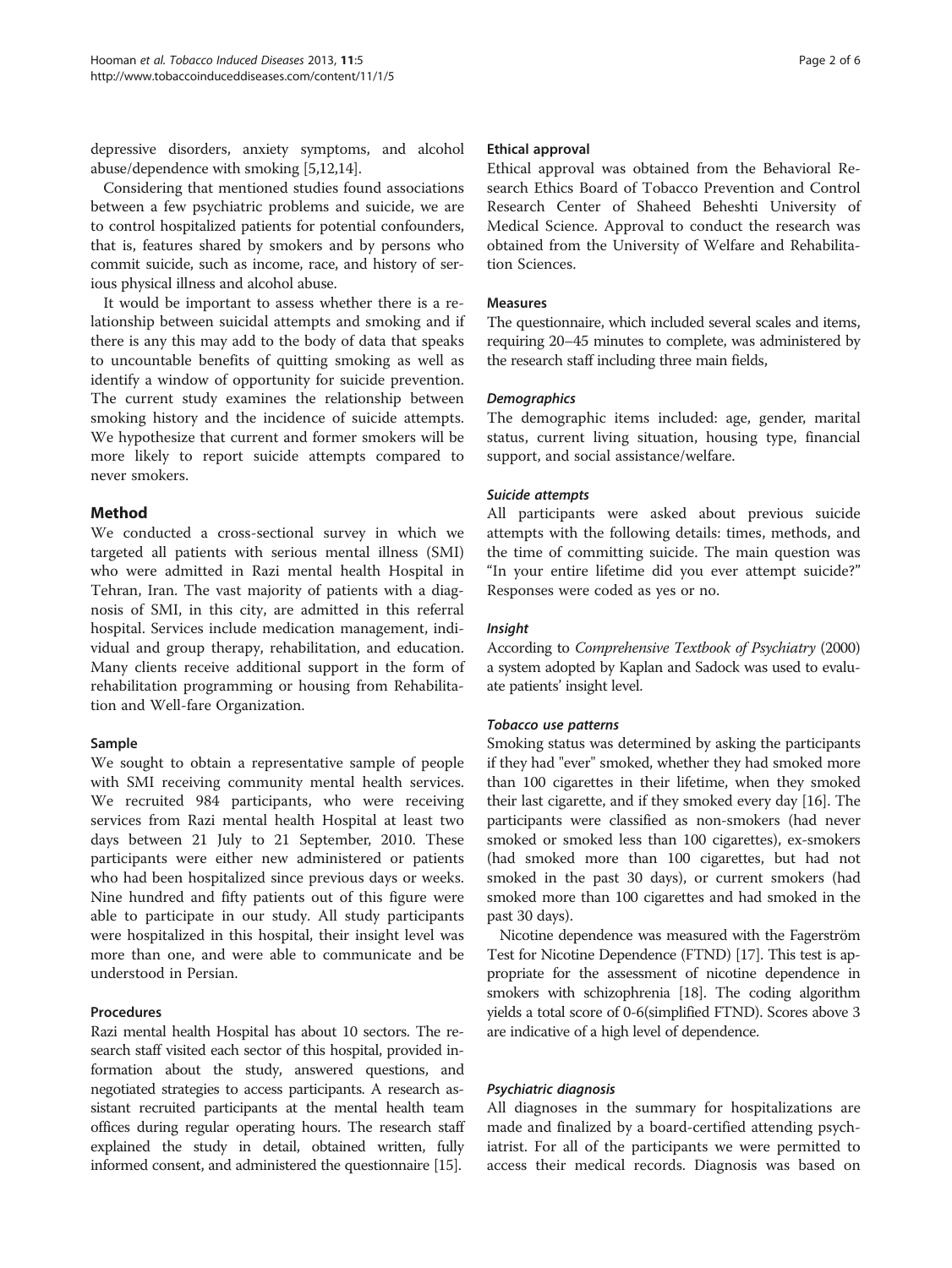<span id="page-2-0"></span>

|  |                          | Table 1 Socio-demographic characteristics of the |  |
|--|--------------------------|--------------------------------------------------|--|
|  | participants at baseline |                                                  |  |

| Variables |                                   |                  | Numbers Percentages |
|-----------|-----------------------------------|------------------|---------------------|
|           | Sex (male)                        | 695              | 73.2                |
|           | Males age (year)                  | 43.3<br>$±12.7*$ |                     |
|           | Females age (year)                | 50.7<br>$±14.4*$ |                     |
|           | Education                         |                  |                     |
|           | Illiterate and primary            | 248              | 48.8                |
|           | Guidance and high school          | 273              | 31.1                |
|           | Diploma and upper                 | 177              | 20.1                |
|           | Social class                      |                  |                     |
|           | Clerical or Non-manual<br>skilled | 42               | 4.6                 |
|           | Manual skilled                    | 180              | 19.7                |
|           | Unskilled or semiskilled          | 728              | 75.7                |
|           | Tenure                            |                  |                     |
|           | Owner occupied                    | 119              | 14.8                |
|           | Rented/other                      | 861              | 85.2                |
|           | Marital status                    |                  |                     |
|           | Married                           | 144              | 15.3                |
|           | Single                            | 596              | 63.3                |
| others    | Widowed, divorced or              | 210              | 21.4                |

 $*$  Mean  $\pm$  Standard deviation.

DSM-IV-TR formulation collected from the summary of a patient's first admission during the study period.

#### Analysis

A total of 950 people participated in the study, which represents approximately 96.5% of the clients who received care from mental health teams in Razi hospital. The data from these clients were cleaned and screened before analysis to ensure missing data were random in occurrence

and that all data were within their expected ranges. Descriptive analysis of the sample  $(N = 950)$  employed chi square tests to determine the associations between study variables. Independent sample t-tests employing Levine's test for equality of variance were employed to examine the relationships between psychiatric diagnosis and the continuous variables. First, we employed univariate logistic regression analyses to identify the study variables associated with suicide attempt and conducted these analyses for the entire sample. In the second step, variables that were associated with suicide attempt at  $p \le 0.25$  were included in the multivariate logistic regression models (all participants). To obtain the most parsimonious and stable models, we then trimmed them by removing statistically nonsignificant variables sequentially by examining the Wald statistic and comparison of the likelihood ratios. If the likelihood ratio test was significant when a non-significant variable was removed (i.e.,  $p < .05$ ), then the variable was added back to the model. Once the main effects models were finalized, all possible interactions between diagnostic category and the other variables were examined. All analyses were conducted with IBM SPSS Statistics 16.

## Results

## Characteristics of the subjects

The final study sample ( $n = 950$ ) consisted of 73.2% males and 26.8% females. The mean age was 45.31 (SD=13.7). 63.3% of the subjects were single, 15.3% of them were married and rest of them were divorced, widow or separated. The majority of the study population (57.6%) were unemployed and had lower education than high school (79.3%). Only 14.8% of subjects own personal house. 67.9% of the study population was under supervision of the head of the family or well-fare organization (Table 1).

### Smoking pattern and nicotine dependency of subjects

A majority of participants (70%) was smoker. A history of never smoking (i.e. tobacco, water-pipe) was present

## Table 2 Participant's smoking status, habits and dependence at baseline

|                          | Number (percent) | Male        | Female     |
|--------------------------|------------------|-------------|------------|
| Participants Status      |                  |             |            |
| Smoker                   | 571 (70%)        | 512 (78.4%) | 59 (36.2%) |
| Ex-smoker                | 39 (4.8%)        | 27 (4.1%)   | 12(7.4)    |
| Non-smoker               | 206 (25.2%)      | 114 (17.5%) | 92 (56.4)  |
| Total                    | 816 (100%)       | 653 (100%)  | 163 (100%) |
| Nicotine Dependency      |                  |             |            |
| Low (less or equal to 3) | 181 (31.7%)      | 167 (32.6%) | 14 (23.7%) |
| High (more than 3)       | 368 (64.4%)      | 331 (64.6%) | 37 (62.7%) |
| No reply                 | 22 (3.9%)        | 14 (2.7%)   | 8 (13.6%)  |
| Total                    | 571 (100%)       | 512 (100%)  | 59 (100%)  |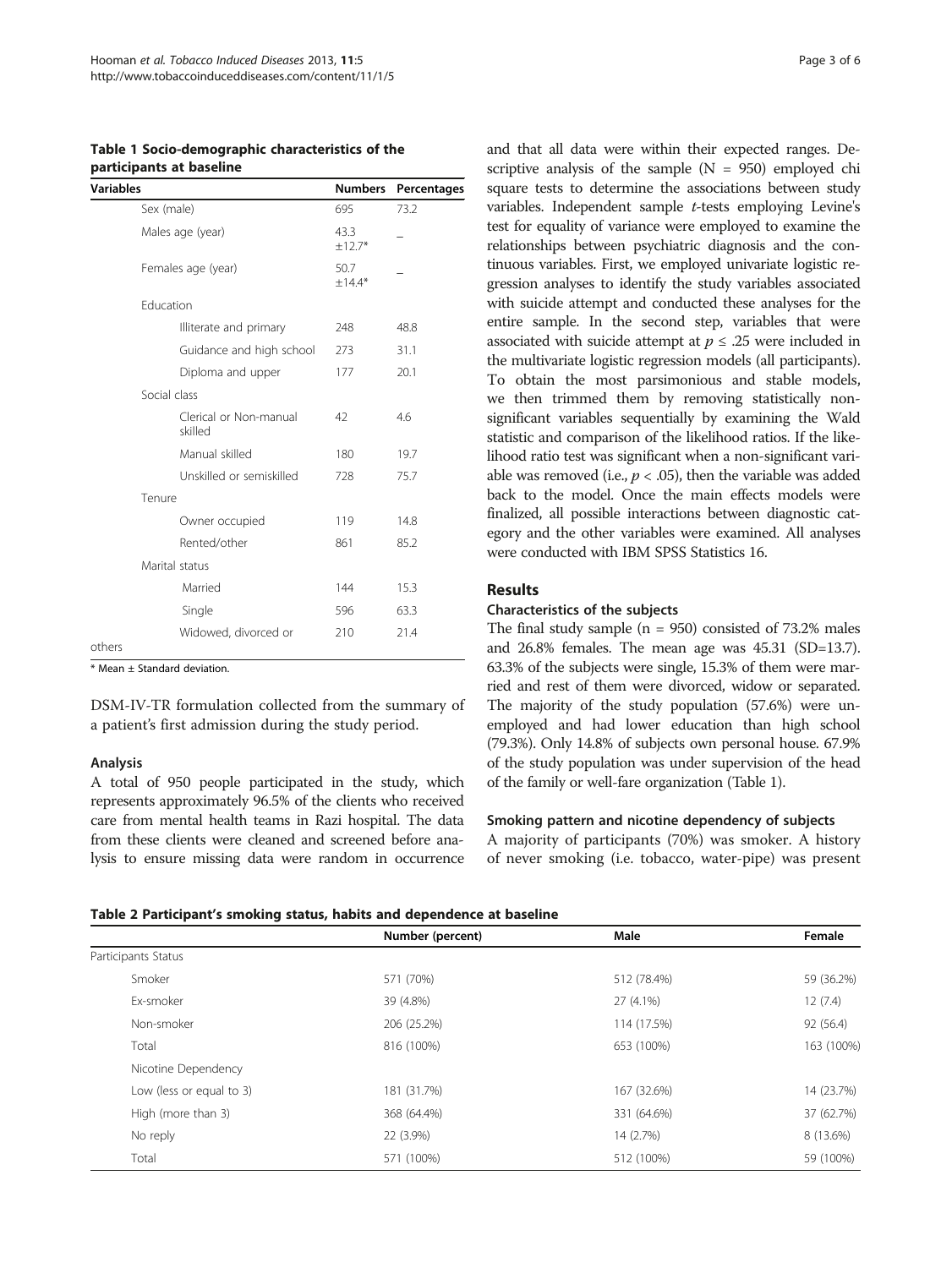for 25.2% of the study sample; while 4.8% qualified as former smokers and 70.0% as occasional or current smokers. The mean age of initiating smoking was 20.1 ± 6.2 years old, the mean number of the daily smoked cigarettes was  $14 \pm 10.11$  cigarettes for smoker subjects. According to FTND the intensity of Fagerstrom test in 64.4% of subjects was high (Table [2\)](#page-2-0).

#### Characteristics of mental illness

At baseline, 28.2%, of the study sample met diagnostic criteria for neuro-cognitive disorders, 85.2% psychotic disorders, 42.1% mood disorders, 12% anxiety disorders, 6.9% substance abuse/dependence disorders, 36% personality disorders, 11.2% eating disorders, 23.9% sleep disorders, and 5.5% sexual disorders. 98.5% of the study sample had at least one comorbid disorder.

#### Suicide attempts

Two hundred and nineteen participants had attempted suicide, 23% of the total sample, amongst them 102 (46.6%) once, 37 (16.9%) twice, and 80 (36.5%) attempted more than two times in their life time. Univariate analysis showed an association between suicide attempt and the variables of age, level of education, marital status, accommodation status, employment status, type of psychiatric disorder, cigarette smoking, and alcohol abuse in men and women (Table 3).

# **Discussion**

It is noteworthy that almost two third of the study participants were current smokers; this is more than four times the 2007 smoking rate of 14.8% in Iran reported by Centre for Disease Control and Management [\[19\]](#page-5-0). Thanks

|  | Table 3 Factors related to suicide attempt in men and women using univariate logistic regression |
|--|--------------------------------------------------------------------------------------------------|
|  |                                                                                                  |

| Variable                       | Univariate analysis for women | P-value | Univariate analysis for men | P-value |
|--------------------------------|-------------------------------|---------|-----------------------------|---------|
|                                | OR (95% CI)                   |         | OR (95% CI)                 |         |
| Age                            | 0.95 (0.93-0.98)              | 0.001   | $0.94(0.93-0.96)$           | < 0.001 |
| Level of education             |                               |         |                             |         |
| Less than high school          | Reference                     |         | Reference                   |         |
| High school                    | 2.83 (1.06-7.56)              | 0.038   | 1.39 (0.89-2.18)            | 0.143   |
| University                     | 3.64 (0.82-16.01)             | 0.088   | 2.25 (1.04-4.85)            | 0.038   |
| Marital status                 |                               |         |                             |         |
| Single                         | Reference                     |         | Reference                   |         |
| Married                        | 1.92 (0.66-5.57)              | 0.229   | 1.58 (1.01-2.48)            | 0.045   |
| Divorced, separated, and other | 2.26 (1.08-4.76)              | 0.030   | 1.30 (0.80-2.11)            | 0.287   |
| Tenure                         |                               |         |                             |         |
| Private                        | 4.82 (2.18-10.67)             | < 0.001 | 4.43 (2.54-7.71)            | < 0.001 |
| Rented                         | 8.36 (1.93-36.22)             | 0.004   | 5.88 (3.05-11.32)           | < 0.001 |
| Other                          | Reference                     |         | Reference                   |         |
| Unemployment                   |                               |         |                             |         |
| Yes                            | Reference                     |         | Reference                   |         |
| No                             | 5.43 (2.51-11.82)             | < 0.001 | 1.46 (1.03-2.06)            | 0.033   |
| Type of psychiatric disorder   |                               |         |                             |         |
| Schizophrenia                  | $0.25(0.10-0.62)$             | 0.003   | $1.00(0.65-1.55)$           | 0.971   |
| Bipolar                        | $0.28(0.10-0.79)$             | 0.016   | 1.64 (0.97-2.77)            | 0.061   |
| Depression                     | $0(0-0)$                      | 0.999   | 1.10 (0.64-1.88)            | 0.715   |
| Other                          | Reference                     |         | Reference                   |         |
| Cigarette smoking <sup>+</sup> |                               |         |                             |         |
| Yes                            | 2.24 (1.05-4.80)              | 0.037   | 2.09 (1.29-3.41)            | < 0.001 |
| <b>No</b>                      | Reference                     |         | Reference                   |         |
| Alcohol abuse                  |                               |         |                             |         |
| Yes                            | 21.78 (2.37-200.31)           | 0.006   | 3.91 (2.61-5.86)            | < 0.001 |
| No                             | Reference                     |         | Reference                   |         |

† Current or ex-smoker versus never smoker.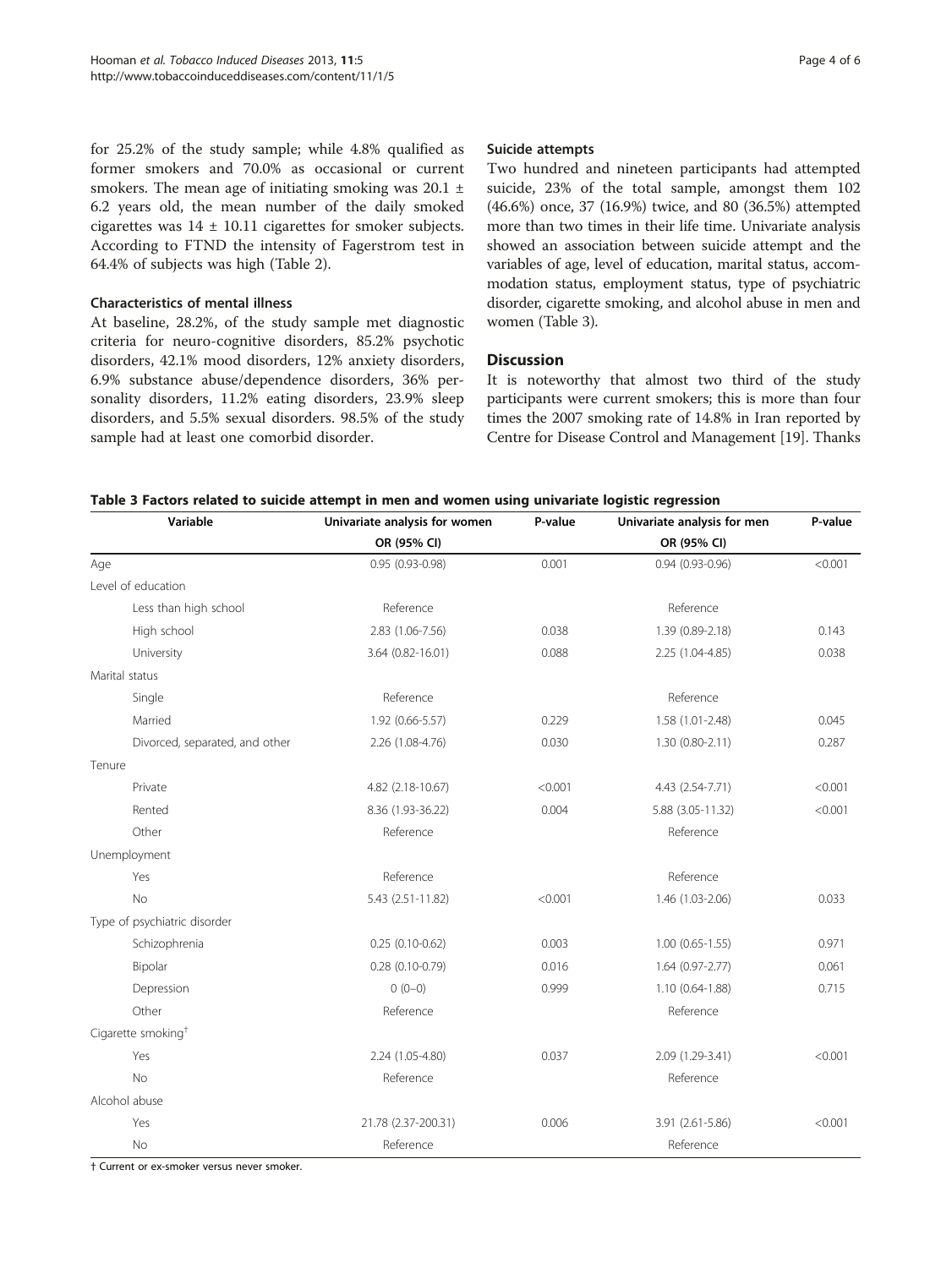<span id="page-4-0"></span>to our large sample size, our study was able to describe smoking patterns in psychiatric diagnostic groups. Our data was not same as previous work done by Ziaaddini et al. in a different inpatient setting and geographic region in Iran [\[20\]](#page-5-0). Average smoking rates in their sample for psychiatric patients was, 51.6% [[20](#page-5-0)] versus 70% in our sample. Although, a counter-argument can also be made that studies which are community-based and have a large sample size may be more representative, but generally it has proved that smoking rate among psychiatric inpatient is higher than general population.

Regarding the low proportion of females in this study, it seems that psychiatric inpatients' gender has the same ratio in different studies in different provinces. Ziaaddini et al. showed that a proportion of 2/1 in male/female held true in two groups, schizophrenia and other psychiatric disorders in their study [\[20](#page-5-0)].

Generally, the outcomes of our study corroborate the hypothesis of a link between tobacco smoking and suicide attempts. The findings also support [Bronisch and](http://f/RAZI/Suicide/RESULTS.Increased%20risk%20of%20suicidal%20ideation%20in%20smokers%20and%20former%20smokers%20compared%20to%20never%20smokers%20%20Evidence%20from%20the%20Baltimore%20ECA%20follow-up%20study.htm) [colleagues'](http://f/RAZI/Suicide/RESULTS.Increased%20risk%20of%20suicidal%20ideation%20in%20smokers%20and%20former%20smokers%20compared%20to%20never%20smokers%20%20Evidence%20from%20the%20Baltimore%20ECA%20follow-up%20study.htm) report [[21\]](#page-5-0) of increased the risk for onset of suicide attempts in smokers compared to never smokers aged 14 to 24, and our study extends this relationship to hospitalized individuals up to age 84.

It has been proposed that the relationship between smoking and suicide attempts was possibly a result of depressive disorder and/or anxiety symptoms as well as alcohol dependence [[14](#page-5-0)]. Our study has shown that although alcohol abuse/dependence and neuro-cognitive disorders have had a significant relationship with suicide attempts, but there were no significant relationship with suicide attempts and mood disorders. A review of research showed that on average, 40% of suicide attempters and 37% of individuals who died by suicide had acute alcohol use [[21](#page-5-0)]. Given Substance abuse/dependence disorders, the prevalence of alcohol abuse in our study population was 1.3%. Although it seems to be less important, but we should consider that drinking alcohol is forbidden by religious rules in Iran, the likelihood of underreporting in this category must be taken into account.

Limitations of the study are that we have no data on completed suicide and that the number of suicide attempts was small. To analyze these rare outcomes, a much larger sample and longer follow-up period are needed. Moreover, the results of this study cannot be applied or generalized any other group of population.

# Conclusion

There is an association of cigarette smoking and suicide attempt in psychiatric inpatients. Current smoking, a simple clinical assessment, should trigger greater attention by clinicians to potential suicidality and become part of a comprehensive assessment of suicide risk. While it is unknown whether reducing nicotine dependence in psychiatric patients would impact suicidality, these results indicate that further research is needed to better understand the link between cigarette smoking and elevated suicidality in psychiatric inpatients, with especial attention to alcohol abuse/dependence and some psychiatric disorders like Schizophrenia, Bipolar, and Depression.

Furthermore, considering the low percentage of former smokers amongst psychiatric population which resulted in high probability of smoking initiation after smoking experience, there is a clear need for specially tailored interventions for both smoking cessation and lowering the risk of suicide for psychiatric patients and in the future more resources should be targeted to solve these health concerns.

#### Competing interests

The authors declare that they have no competing interests.

#### Authors' contributions

SH carried out the smoking section of study and participated in study design and draft of manuscript. HZ participated in the design of the study and performed the statistical analysis, MS and FM carried out psychological section, MM participated in its design and coordination and helped to draft the manuscript. All authors read and approved the final manuscript.

#### Author details

<sup>1</sup>Tobacco Prevention and Control Research Center (TPCRC), Masih Daneshvari Hospital, Shaheed Beheshti Medical Science University, Shaheed Bahonar Ave, Darabad, Tehran, IRAN. <sup>2</sup>National Research Institute of Tuberculosis and Lung Diseases (NRITLD), Masih Daneshvari Hospital, Shaheed Beheshti Medical Science University, Tehran, Iran. <sup>3</sup>Department of psychology, Masih Daneshvari Hospital, Shaheed Beheshti Medical Science University, Tehran, IRAN. <sup>4</sup>Drug Abuse Research Center, University of social welfare and rehabilitation sciences, Tehran, Iran.

#### Received: 7 May 2012 Accepted: 1 February 2013 Published: 18 February 2013

#### References

- 1. Rockville MD: How Tobacco Smoke Causes Disease: The Biology and Behavioral Basis for Smoking-Attributable Disease A Report A Report of the Surgeon General Executive Summary. 2010.
- 2. Salma K: Tobacco Control and Prevention, A quide for low income countries. Paris: IUATLD; 1998:12–70.
- 3. Doll R, Peto R: Mortality in relation to smoking, 20 years' observations on male British doctors. BMJ 1976, 2(6051):1525–1536.
- 4. Iwasaki M, Akechi T, Uchitomi Y, Tsugane S: Cigarette smoking and completed suicide among middle-aged men, a population-based cohort study in Japan. Ann Epidemiol 2005, 15(4):286–292.
- 5. Riala K, Viilo K, Hakko H, Rasanen P: STUDY-Seventy Research Group. Heavy daily smoking among under 18-year-old psychiatric inpatients is associated with increased risk for suicide attempts. Eur Psychiatry 2007, 22(4):219–222.
- 6. Grant BF, Hasin DS, Chou SP, Stinson FS, Dawson DA: Nicotine dependence and psychiatric disorders in the United States: results from the national epidemiologic survey on alcohol and related conditions. Arch Gen Psychiatry 2004, 61:1107–1115.
- 7. Ostacher MJ, Nierenberg AA, Perlis RH, et al: The relationship between smoking and suicidal behavior, comorbidity, and course of illness in bipolar disorder. J Clin Psychiatry 2006, 67:1907-1911.
- 8. Oquendo MA, Galfalvy H, Russo S, et al: Prospective study of clinical predictors of suicidal acts after a major depressive episode in patients with major depressive disorder or bipolar disorder. Am J Psychiatry 2004, 161:1433–1441.
- 9. Oquendo MA, Bongiovi-Garcia ME, Galfalvy H, et al: Sex differences in clinical predictors of suicidal acts after major depression: a prospective study. Am J Psychiatry 2007, 164:134-141.